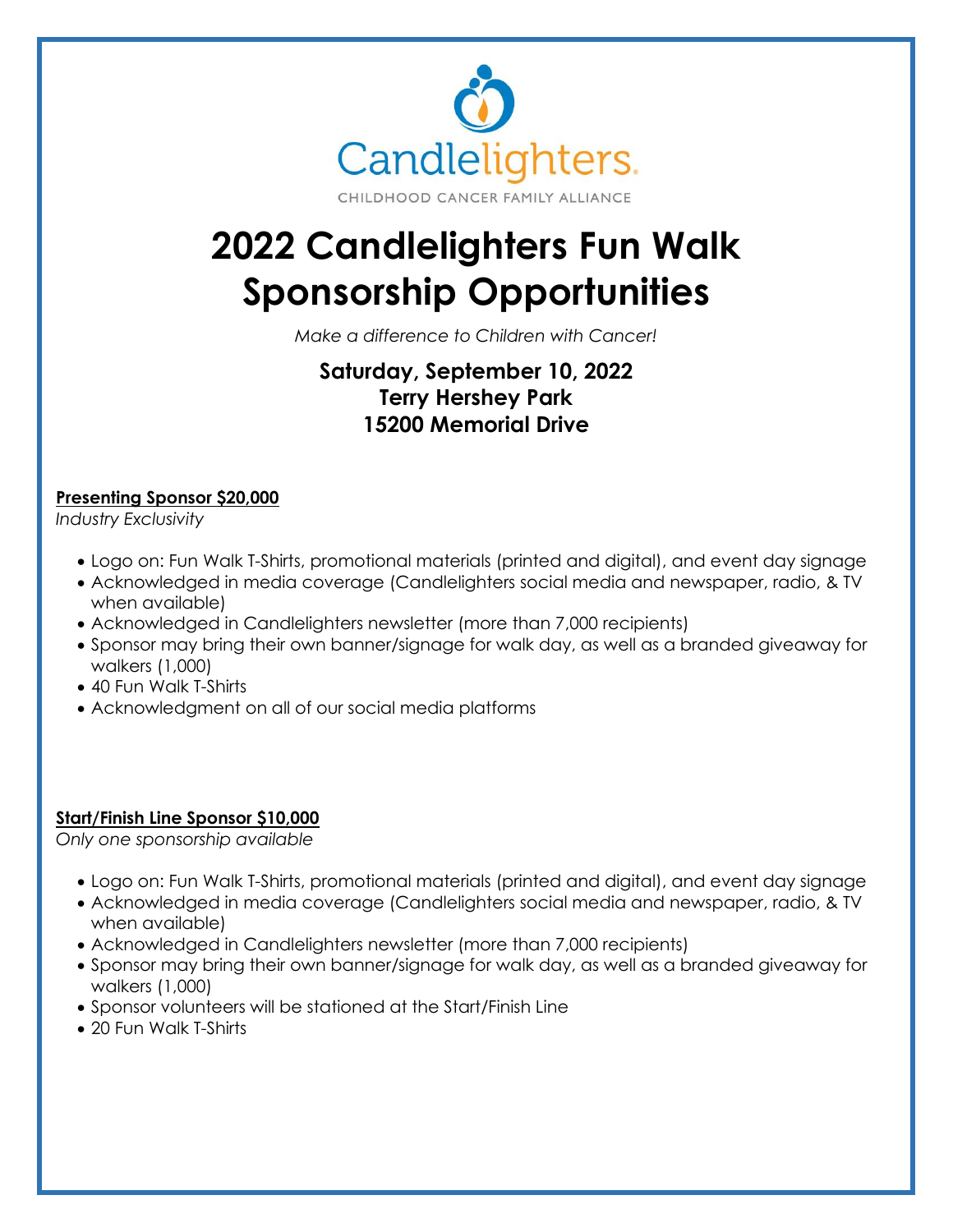## **Signature Sponsor \$7,500**

*Choose to be the exclusive sponsor of one of the following: KIDS AREA, BALLOON RELEASE, RAFFLE, FOOD TENT, AWARDS Only one sponsorship available per area; first come, first served. Please contact us for more details.*

- Logo on: Fun Walk T-Shirts, promotional materials (printed and digital), and event day signage
- Acknowledged in media coverage (Candlelighters social media and newspaper, radio, & TV when available)
- Acknowledged in Candlelighters newsletter (more than 7,000 recipients)
- Sponsor may bring their own banner/signage for walk day, as well as a branded giveaway for walkers (1,000)
- Sponsor volunteers will be stationed at the Start/Finish Line
- 10 Fun Walk T-Shirts

#### **Platinum Sponsor \$5,000**

- Logo on: Fun Walk T-Shirts, promotional materials (printed and digital), and event day signage
- Acknowledged in media coverage (Candlelighters social media and newspaper, radio, & TV when available)
- Acknowledged in Candlelighters newsletter (more than 7,000 recipients)
- Sponsor may bring their own banner/signage for walk day, as well as a branded giveaway for walkers (1,000)
- 8 Fun Walk T-Shirts

# **Rest Stop Sponsor \$3,500**

*Only 3 sponsorships available*

- Logo on: Fun Walk T-Shirts, promotional materials (printed and digital), and event day signage
- Acknowledged in media coverage (Candlelighters social media and newspaper, radio, & TV when available)
- Acknowledged in Candlelighters newsletter (more than 7,000 recipients)
- Sponsor responsible for signage, decoration, water, and volunteers for your Rest Stop
- 8 Fun Walk T-Shirts

#### **Gold Sponsor \$2,000**

- Name on: Fun Walk T-Shirts, promotional materials (printed and digital), and event day signage
- Acknowledged in media coverage (Candlelighters social media and newspaper, radio, & TV when available)
- Acknowledged in Candlelighters newsletter (more than 7,000 recipients)
- 6 Fun Walk T-Shirts

#### **Silver Sponsor \$1,000**

- Name on: Fun Walk T-Shirts, promotional materials (printed and digital), and event day signage
- Acknowledged in media coverage (Candlelighters social media and newspaper, radio, & TV when available)
- Acknowledged in Candlelighters newsletter (more than 7,000 recipients)
- 4 Fun Walk T-Shirts
- •